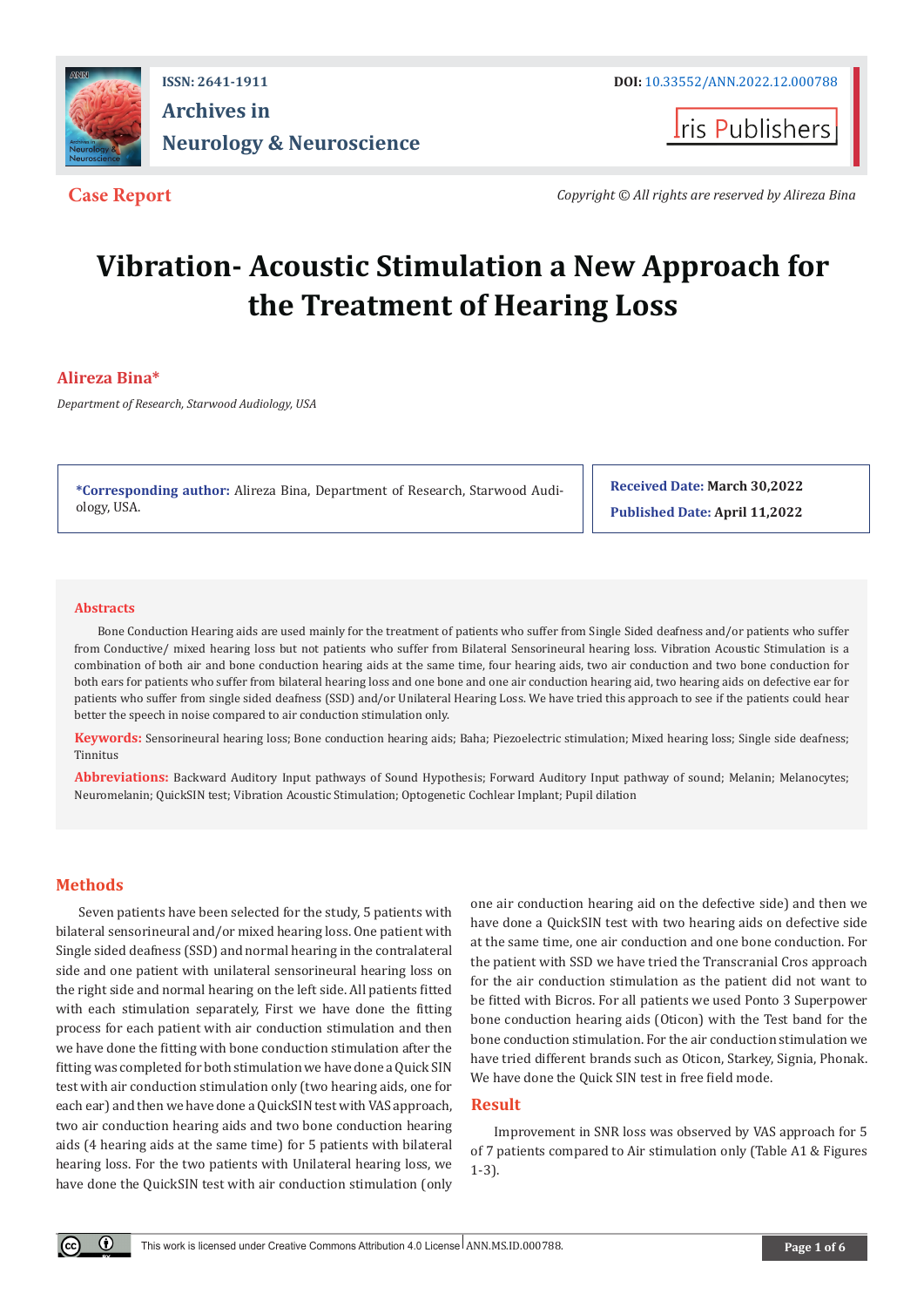#### **Table A1:**

| <b>Case Reports</b> | <b>SNR Loss Result with Air Stimulation Only</b> | <b>SNR Loss Result with VAS Approach</b> |
|---------------------|--------------------------------------------------|------------------------------------------|
| Case Report one     | 3.5dB                                            | 0.5dB                                    |
| Case Report two     | 7.5dB                                            | 5.5dB                                    |
| Case Report three   | 1.5dB                                            | 0.5dB                                    |
| Case Report Four    | 15.5dB                                           | 15.5dB                                   |
| Case Report Five    | 3.5dB                                            | 0.5dB                                    |
| Case Report six     | 5.5dB                                            | 3.5dB                                    |
| Case Report Seven   | 10.5dB                                           | 10.5dB                                   |



**Image A:** Receiver in the Ear Hearing Aid and Bone conduction Hearing Aid at the same time.



**Image B:** Bone Conduction Hearing Aids in Both Ears.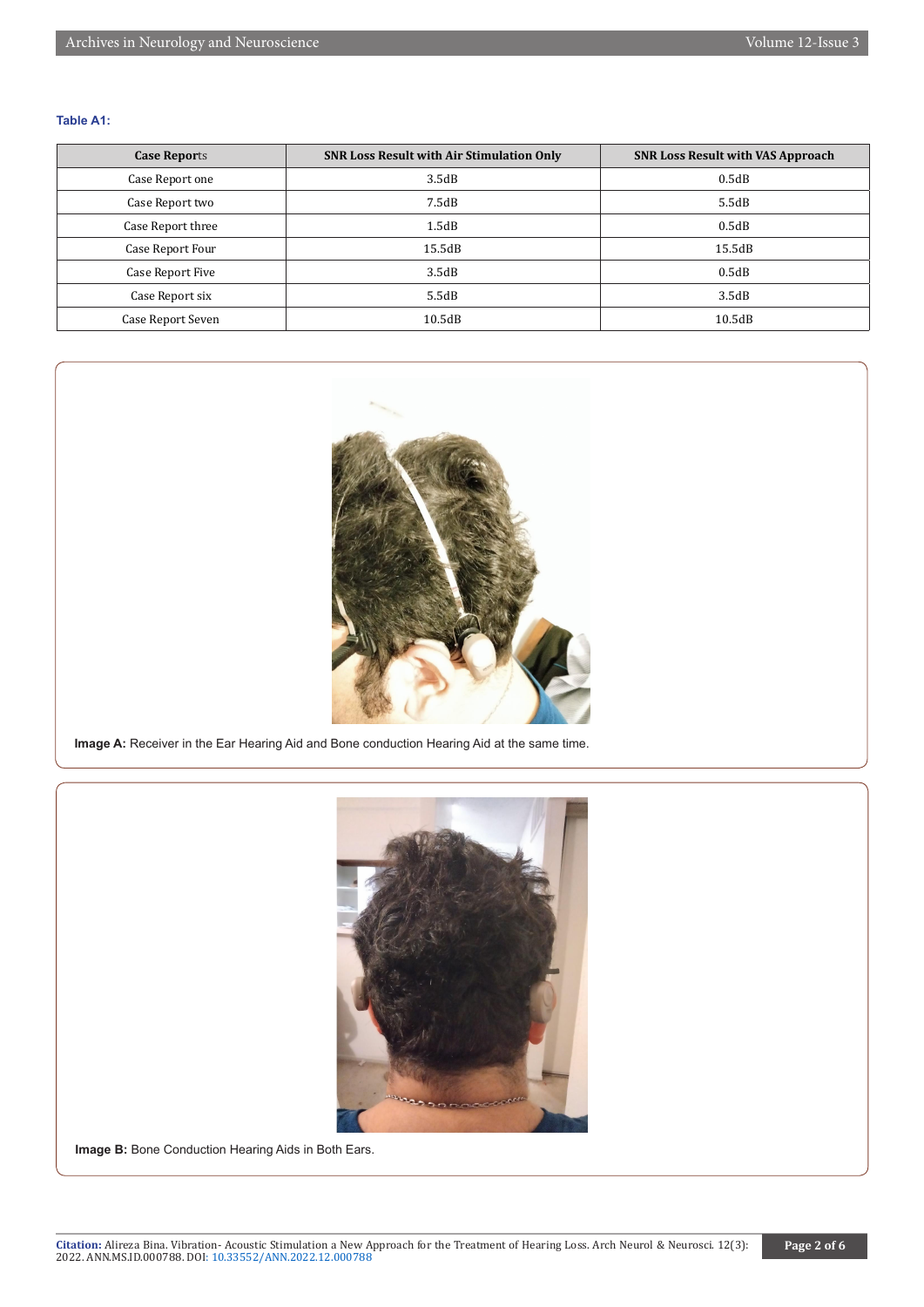

**Image C:** In the Ear Hearing Aid and Bone Conduction Hearing Aid at the same Time.

# **Case Report One**

Patient male 68-year-old with the history of Recurrent Otitis Media with Effusion and Chronic Otitis Media during childhood. The Otoscopy indicated Intact Tympanic Membrane (TM) in both ears. Calcification was observed on the left TM. Tympanometry was Type A in both ears and the Acoustic Reflex was absent in both ears. Pure Tone Audiometry (PTA) revealed Mild to Moderate Sensorineural Hearing Loss (S.N.H.L) on the right ear and Mixed Hearing loss on the left ear with the word Recognition score of 100% for the right ear and 96 % with masking for the left ear. The patient has been fitted with Signia 7 x RIC R hearing aids on both ears. We have done the QuickSIN test with the Aided air stimulation first and then we have fitted the patient with Bone hearing aids and then try both stimulation at the same time, 4 hearing aids, two air and two bone conduction and then we have done the QuickSIN test again with both stimulation (VAS). Improvement of SNR Loss was observed by VAS approach compared to the Air Stimulation alone.

### **Case Report Two**

Patient male 64-year-old with a history of Stress and Anxiety and using medications for these disorders. The Otoscopy indicated Intact Tympanic Membrane (TM) in both ears. Tympanometry was Type A in both ears and the Acoustic Reflex was present on the right ear and absent on the left ear. Pure Tone Audiometry (PTA) revealed Mild to severe Sensorineural Hearing Loss (S.N.H.L) on the Right ear and Mild to Moderate S.N.HL on the Left ear with the word Recognition score of 100% (unaided) for both ears. The patient has been fitted with Oticon More Two RIC R hearing aids on both ears. We have done the QuickSIN test with the Aided air stimulation first and then we have fitted the patient with Bone Conduction hearing aids and then try both stimulation at the same time, 4 hearing aids, two air and two bone conduction and then we have done the QuickSIN test again with both stimulation (VAS). Improvement of SNR Loss was observed by VAS approach compared to the Air Stimulation alone.

#### **Case Report Three**

Patient, 50-year-old female with the history of Right ear Idiopathic Sudden Deafness for the second time and the hearing loss did not fully recover after Intratympanic Steroid Injection. The Brain MRI was Normal. The Otoscopy indicated Intact Tympanic Membrane (TM) on both ears. Tympanometry was Type A in both ears and the Acoustic Reflex was absent in both ears. Pure Tone Audiometry (PTA) revealed normal hearing on Left ear and Moderate to Severe SNHL hearing loss on the Right ear with the word Recognition score of 100% Left Ear and 90% with masking on the Right ear. We have fitted the patient with a monaural fitting, Oticon More one R RIC hearing aid on the right ear only. The patient was looking for Bicros hearing aids but we found that there is a significant residual hearing on the right ear of the patient and explained to her that she can get more benefits from amplification compared to the Bicros or Cros. We have done the QuickSIN test with the Aided air stimulation first and then we have fitted the patient with Bone Conduction hearing aid and then try both stimulation at the same time, two hearing aids, one air and one bone conduction on the right ear only and then we have done the QuickSIN test again with both stimulation (VAS). Improvement of SNR Loss was observed by VAS approach compared to the Air Stimulation alone.

#### **Case Report Four**

Patient female, 80 years old and suffered from Multiple Sclerosis (MS). The Otoscopy indicated Intact Tympanic Membrane (TM) in both ears. Tympanometry was Type A in both ears and the Acoustic Reflex was absent in both ears. Pure Tone Audiometry (PTA) revealed severe to profound Sensorineural Hearing Loss (S.N.H.L) on both ears with the poor word Recognition score for both ears. The patient has been fitted with Naida Marvel 70 SP hearing aids on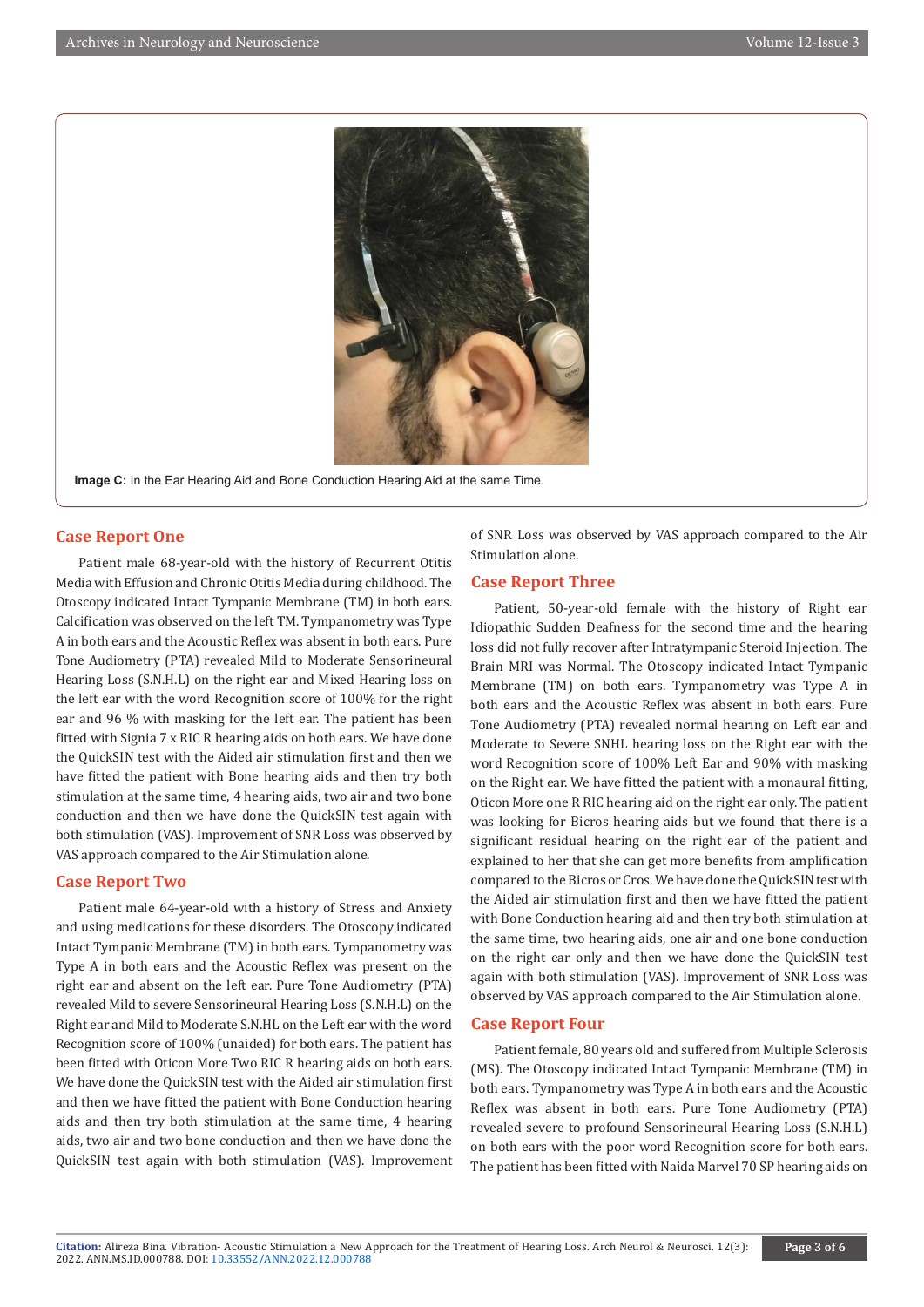both ears with the occluded ear molds. We have done the QuickSIN test with the Aided air stimulation first and then we have fitted the patient with Bone hearing aids and then try both stimulation at the same time, 4 hearing aids, two air and two bone conduction and then we have done the QuickSIN test again with both stimulation (VAS). There was no Improvement in SNR Loss in VAS approach compared to air stimulation alone.

# **Case Report Five**

Patient female 68 year old with the history of Right ear Acoustic Neuroma/ Vestibular Schwannoma resection. The Otoscopy indicated Intact Tympanic Membrane (TM) in both ears .Tympanometry was Type A in both ears and the Acoustic Reflex was absent in both ears. Pure Tone Audiometry (PTA) revealed near normal hearing on Left ear and no response in all frequencies on the right ear with Masking with the word Recognition score of 100% Left Ear and 0% with masking on the Right ear. We have explained to the patient about Transcranial Cros and Bicros Hearing aids and she decided to go with Transcranial Cros as she did not to wear a transmitter on the Right ear and the hearing aid on the left ear so we have fitted the patient with one hearing aid on the right ear, Starkey In The Ear Livio 1600 R With the super Power receiver. The patient was happy with the result although she could not hear with the hearing aid on defective ear but when she put her cellphone on the right ear then she could understand the caller from the left ear .We have done the QuickSIN test with the Aided air stimulation first and then we have fitted the patient with Bone conduction hearing aid and then try both stimulation at the same time, two hearing aids, one air and one bone conduction on the right ear only and then we have done the QuickSIN test again with both stimulation (VAS). Improvement of SNR Loss was observed by VAS approach compared to the Air Stimulation alone.

#### **Case Report Six**

Patient female 55 year old with the history of Recurrent Otitis Media with Effusion and Chronic Otitis Media during childhood. The Otoscopy indicated Intact Tympanic Membrane (TM) in both ears. Calcification was observed on the Right TM. Tympanometry was Type A in both ears and the Acoustic Reflex was absent in both ears. Pure Tone Audiometry (PTA) revealed Mild to severe Sensorineural Hearing Loss (S.N.H.L) on the Left ear and Mild to Severe mixed Hearing loss on the Right ear with the word Recognition score of 100% for both ears. The patient has been fitted with Oticon Ruby One R RIC hearing aids on both ears. We have done the QuickSIN test with the Aided air stimulation first and then we have fitted the patient with Bone hearing aids and then try both stimulation at the same time, 4 hearing aids, two air and two bone conduction and then we have done the QuickSIN test again with both stimulation (VAS). Improvement of SNR Loss was observed by VAS approach compared to the Air Stimulation alone.

#### **Case Report Seven**

Patient male, 65 years old and with no history of any pathologies or exposure to the loud noises. The Otoscopy indicated Intact Tympanic Membrane (TM) in both ears. Tympanometry was Type A in both ears and the Acoustic Reflex was absent in both

ears. Pure Tone Audiometry (PTA) revealed Moderate to severe flat Sensorineural Hearing Loss (S.N.H.L) on both ears with a word Recognition score of 50% unaided for both ears. The patient has been fitted with Starkey Livio 1600 in the Canal R Hearing Aids for both ears.

We have done the QuickSIN test with the Aided air stimulation first and then we have fitted the patient with Bone hearing aids and then try both stimulation at the same time, 4 hearing aids, two air and two bone conduction and then we have done the QuickSIN test again with both stimulation (VAS). There was no Improvement in SNR Loss in VAS approach compared to air stimulation alone.

# **Discussion**

It is possible to detect the site of the lesion in patients who suffer from Vestibular dysfunctions with recent advancement in vestibular assessment instruments. Video Head Impulse test (VHIT) could assess the function of all semicircular canals. A caloric test could detect the function of horizontal semicircular Canals. Cervical and Ocular Vestibular Evoked Myogenic Potentials (VEMPs), Subjective Visual Vertical (SVV), Ocular counter rolling tests could detect the function of vestibular end organs, Utricle and Saccule and these tests showed that most of the patients with various degrees of hearing loss also suffer from Vestibular dysfunction as well with or without dizziness [1-12]. The Vestibular system is completely attached to the Cochlea, so it is unlikely that the Vestibular system is not involved in the hearing system. According to the Backward Auditory Input pathways of sound hypothesis, we do not only hear with our ears, we hear with the whole of our body [13]. Melanocytes are placed all over the body including epidermis of the Skin, Heart, Kidneys, Retina, Vestibular and Cochlea of the inner ear and they are possibly involved in the hearing system [14,15]. The Vestibular's Melanocytes are likely in link with Neuromelanin, and Central Nervous System (CNS) Melanocytes and the vestibular system enact as a secondary middle ear and collects some of the auditory information which are received and synchronized by Neuromelanin and CNS melanocytes from the Skin and eyes and impart these information to the cochlea [16-17]. The cochlea encounters the auditory information from both the forward auditory input pathway of Sound which are the information approach to the cochlea from outer and middle ear and backward Auditory input pathways which are the auditory signals approach to the cochlea from the Neuromelanin and/or CNS melanocytes to the Vestibular system and finally the cochlea. The cochlea incorporated the information from both pathways and sent them to the brain for further processing [18-20].

Involvement of the Visual and tactile system in the Auditory system is observed in some studies [21]. Optogenetics Cochlear Implant and Cochlear implant combined with the haptic and/ or mechanical stimulation and pupil dilation following Auditory signals are some of the examples and demonstration of the involvement and connection of these senses together [22-25].

In one study showed that the patients who suffer from hearing loss could have more benefits with the combination of both electrical, optical stimulation in a cochlear Implant [26]. Perhaps the Auditory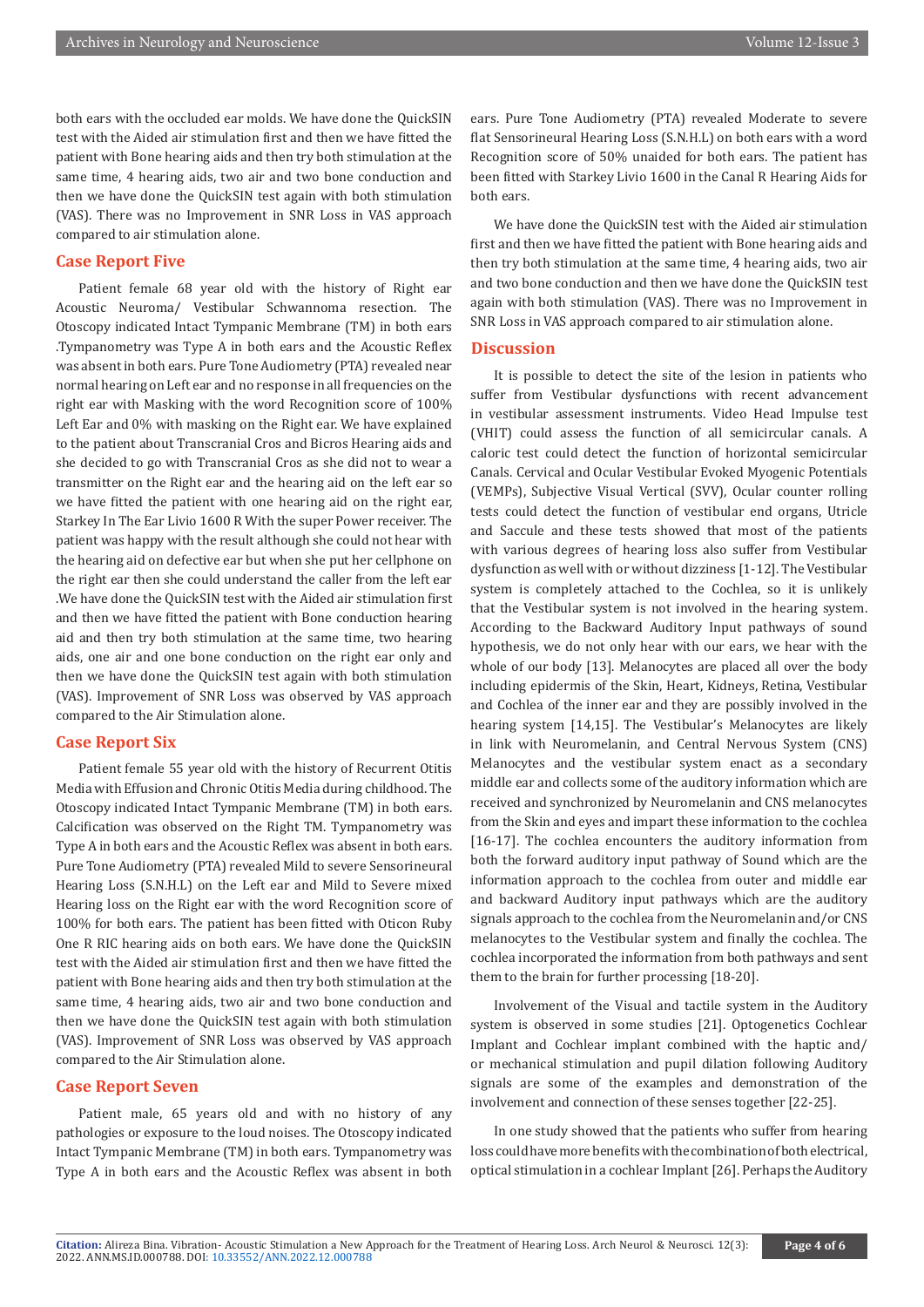system is an electrical- Optical stimulation system. It is likely that the Vestibular system receives the auditory information from the skin and visual systems through the connection and link between the Neuromelanin/ CNS Melanocytes and inner ear melanocytes as a light because there are some studies which indicated that Neuromelanin and/or Melanin possibly have the ability to convert the sound to the light and vice versa and the sense of hearing happens through the combination of both genetic engineering following the optical stimulation and the electrical stimulation . In agreement with Backward Auditory Input pathways of sound hypothesis, we have tried Vibration Acoustic stimulation (VAS) approach which is a combination of two air conduction hearing aids for two ears and two bone conduction hearing aids for two ears ( 4 hearing aids) at the same time to see if the patients with bilateral Sensorineural or mixed hearing loss could hear better the speech in noise compared to air stimulation only(two hearing aids). We also examined the VAS approach for one patient with Single sided deafness and one patient with unilateral hearing loss to see if they can hear better the speech in noise compared to air conduction stimulation only. (Image A, B, C) We have tried superpower bone conduction hearing aids to bypass the backward auditory input pathways of sound and to facilitate reaching out the sound to the vestibular system and the cochlea at the same time with air conduction stimulation.

# **Conclusion**

 None of the patients in this study complained about the quality of sound such as echoing or fullness with the VAS approach. According to our study, the VAS approach is useful for some patients with bilateral hearing loss as well as Unilateral hearing loss and SSD typically with better hearing on the contralateral side to hear better in noisy situations as well as better localization. We have not seen any improvement in Tinnitus by VAS approach compared to air stimulation only. Patients with poor word recognition score may not benefit from VAS however we have tried this approach for a short period of time in a small population and we strongly believe that the result would be better with using this approach over the time and by adaptation and neuroplasticity. We also believe that the result would be much better with implantable bone conduction hearing aids such as BAHA, the Osia System (Piezoelectric stimulation), Bone Bridge, as those prostheses provide better stimulation, less distortion and no feedback compared to non- implanted bone conduction hearing aids. Patients with severe to profound bilateral hearing loss and poor word recognition score may benefit from Vibration Electrical/Optical Stimulation which is a combination of implantable Bone conduction hearing aids and a hybrid Cochlear Implant, further studies need to be done to see the effectiveness of this approach for these patients. Further studies also needed to determine the efficiency of Cros and/or Bicros approach along with VAS approach (A Transmitter and Bone Conduction Hearing aid on defective ear and hearing aid on better ear).

#### **Acknowledgement**

None.

### **Conflict of Interest**

No Conflict of interest.

#### **References**

- 1. Youn Ho Kim, Dong Kuck Lee, Jung Im Seok (2011) Sudden Deafness Concurrent with Ipsilateral Benign Paroxysmal Positional Vertigo. Research in Vestibular Science 10(2): 74-76.
- 2. [Byun H, Chung JH, Lee SH \(2020\) Clinical implications of posterior](https://pubmed.ncbi.nlm.nih.gov/32433568/) [semicircular canal function in idiopathic sudden sensorineural hearing](https://pubmed.ncbi.nlm.nih.gov/32433568/) [loss. Sci Rep 10\(1\): 8313.](https://pubmed.ncbi.nlm.nih.gov/32433568/)
- 3. [Yao Q, Xu C, Wang H, Shi H, Yu D \(2018\) Video head impulse test results](https://pubmed.ncbi.nlm.nih.gov/30027648/) [suggest that different pathomechanisms underlie sudden sensorineural](https://pubmed.ncbi.nlm.nih.gov/30027648/) [hearing loss with vertigo and vestibular neuritis: Our experience in fifty](https://pubmed.ncbi.nlm.nih.gov/30027648/)[two patients. Clin Otolaryngol 43\(6\): 1621-1624.](https://pubmed.ncbi.nlm.nih.gov/30027648/)
- 4. [Sazgar AA, Dortaj V, Akrami K, Akrami S, Karimi Yazdi AR \(2006\) Saccular](https://pubmed.ncbi.nlm.nih.gov/16625399/) [damage in patients with high-frequency sensorineural hearing loss. Eur](https://pubmed.ncbi.nlm.nih.gov/16625399/) [Arch Otorhinolaryngol 263\(7\):608-613.](https://pubmed.ncbi.nlm.nih.gov/16625399/)
- 5. [Xu XD, Zhang Q, Hu J, Zhang Y, Chen YF, et al. \(2015\) The hidden loss of](https://pubmed.ncbi.nlm.nih.gov/25843786/) [otolithic function in children with profound sensorineural hearing loss.](https://pubmed.ncbi.nlm.nih.gov/25843786/) [Int J Pediatr Otorhinolaryngol 79\(6\): 852-857.](https://pubmed.ncbi.nlm.nih.gov/25843786/)
- 6. [Tseng CC, Young YH \(2013\) Sequence of vestibular deficits in patients](https://pubmed.ncbi.nlm.nih.gov/23143507/) [with noise-induced hearing loss. Eur Arch Otorhinolaryngol 270\(7\):](https://pubmed.ncbi.nlm.nih.gov/23143507/) [2021-2026.](https://pubmed.ncbi.nlm.nih.gov/23143507/)
- 7. [Cushing SL, Gordon KA, Rutka JA, James AL, Papsin BC \(2013\) Vestibular](https://pubmed.ncbi.nlm.nih.gov/23370550/) [end-organ dysfunction in children with sensorineural hearing loss and](https://pubmed.ncbi.nlm.nih.gov/23370550/) [cochlear implants: an expanded cohort and etiologic assessment. Otol](https://pubmed.ncbi.nlm.nih.gov/23370550/) [Neurotol 34\(3\): 422-428.](https://pubmed.ncbi.nlm.nih.gov/23370550/)
- 8. [Zhou G, Kenna MA, Stevens K, Licameli G \(2009\) Assessment of saccular](https://pubmed.ncbi.nlm.nih.gov/19153306/) [function in children with sensorineural hearing loss. Arch Otolaryngol](https://pubmed.ncbi.nlm.nih.gov/19153306/) [Head Neck Surg 135\(1\): 40-44.](https://pubmed.ncbi.nlm.nih.gov/19153306/)
- 9. Lin BY, Young YH (2016) Assessing residual vestibular function in adults with congenital hearing loss. Eur Arch Otorhinolaryngol 273(12):4209- 4214.
- 10. [Zhou Y, Wu Y, Wang J \(2016\) Otolithic organ function in patients with](https://www.ncbi.nlm.nih.gov/pmc/articles/PMC6002590/) [profound sensorineural hearing loss J Otol 11\(2\):73-77.](https://www.ncbi.nlm.nih.gov/pmc/articles/PMC6002590/)
- 11. [Chang TP, Newman-Toker DE \(2019\) The Link Between Bppv and Sudden](https://pubmed.ncbi.nlm.nih.gov/31192904/) [Hearing Loss in Administrative Data-Biological Basis or Diagnostic](https://pubmed.ncbi.nlm.nih.gov/31192904/) [Deception? Otol Neurotol 40\(6\): 843-844.](https://pubmed.ncbi.nlm.nih.gov/31192904/)
- 12. Reschke, MF, Wood SJ, Clément G (2018) Ocular Counter Rolling in Astronauts After Short- and Long-Duration Spaceflight. Sci Rep 8: 7747.
- 13. [Alireza Bina \(2018\) The Link between Brain and Auditory System and](https://irispublishers.com/ann/fulltext/the-link-between-brain-and-auditory-system-and-possible-role-of-vestibular-system.ID.000728.php) [Possible Role of Vestibular System in Hearing System as a Second Middle](https://irispublishers.com/ann/fulltext/the-link-between-brain-and-auditory-system-and-possible-role-of-vestibular-system.ID.000728.php) [Ear and the Role of Melanocytes and/or Neuromelanin in this Process.](https://irispublishers.com/ann/fulltext/the-link-between-brain-and-auditory-system-and-possible-role-of-vestibular-system.ID.000728.php) [Arch Neurol & Neurosci 10\(1\): 2021.](https://irispublishers.com/ann/fulltext/the-link-between-brain-and-auditory-system-and-possible-role-of-vestibular-system.ID.000728.php)
- 14. Plonka PM, Passeron T, Brenner M, Tobin DJ, Shibahara S, et al. (2009) What are melanocytes really doing all day long...? Exp Dermatol. 18(9):799-819. Erratum in: Exp Dermatol 18(12): 1096.
- 15. Barnett-Cowan M, Harris LR (2009) Perceived timing of vestibular stimulation relative to touch, light and sound. Exp Brain Res 198(2-3): 221-31.
- 16. [Do-Hyoung Kim, Chan-Young Choi, Chae-Heuck Lee, Mee Joo \(2015\)](https://pubmed.ncbi.nlm.nih.gov/26819692/) [Primary Intracranial Leptomeningeal Melanomatosis. J Korean](https://pubmed.ncbi.nlm.nih.gov/26819692/) [Neurosurg Soc 58\(6\): 554-556.](https://pubmed.ncbi.nlm.nih.gov/26819692/)
- 17. Sara SJ, Bouret S (2012) Orienting and reorienting: the locus coeruleus mediates cognition through arousal. Neuron 76(1): 130-141.
- 18. [Eddie Perkins, Susan Warren, Paul J May \(2009\) The Mesencephalic](https://pubmed.ncbi.nlm.nih.gov/19645020/) [Reticular Formation as a Conduit for Primate Collicular Gaze Control:](https://pubmed.ncbi.nlm.nih.gov/19645020/) [Tectal Inputs to Neurons Targeting the Spinal Cord and Medulla. Anat](https://pubmed.ncbi.nlm.nih.gov/19645020/) [Rec \(Hoboken\) 292\(8\): 1162-1181.](https://pubmed.ncbi.nlm.nih.gov/19645020/)
- 19. [Manzoni D, Pompeiano O, Barnes CD, et al. \(1989\) Convergence and](https://pubmed.ncbi.nlm.nih.gov/2657645/) [interaction of neck and macular vestibular inputs on locus coeruleus](https://pubmed.ncbi.nlm.nih.gov/2657645/) [and subcoeruleus neurons. Pflugers Arch. 413: 580.](https://pubmed.ncbi.nlm.nih.gov/2657645/)